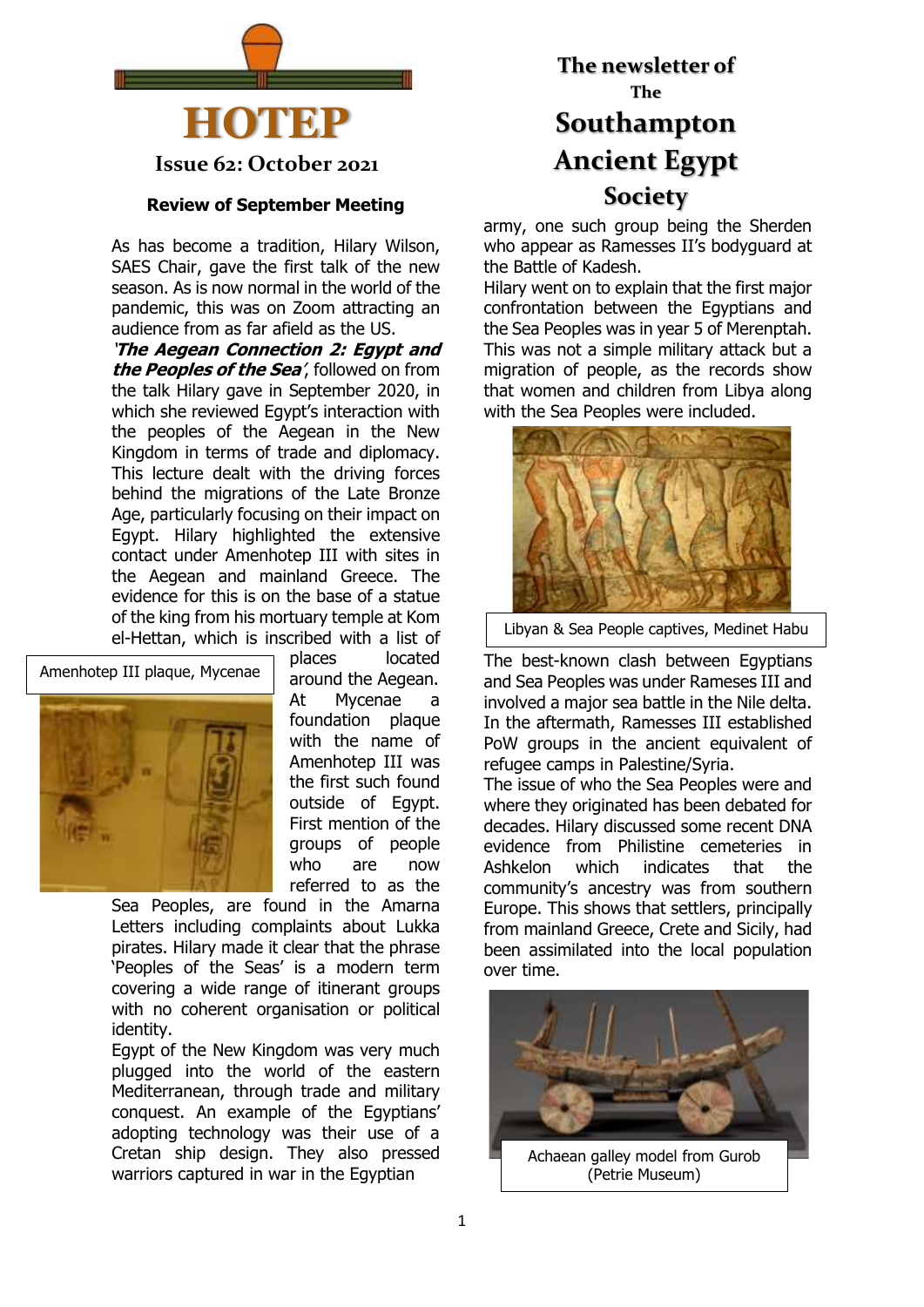A traditional way of working out the homelands of the fdiffererent Sea Peoples has been to analyse their names. Linguistic scholars have identified them as coming from various Mediterranean islands, like Sardinia (Sherden) and Sicily (Shecklesh). It is now realised that these names may reflect their destinations rather than their origins. By drawing on the writings of Homer, Hilary showed how the events of the Late Bronze Age lived on in folk memory so that the wanderings of Menelaus and Odysseus can be related to the Sea People movements.

![](_page_1_Picture_1.jpeg)

As Hilary showed, the migrations of people into the eastern Mediterranean had multiple causes and the question of what drove them to up sticks and travel, possibly hundreds of miles, to a new land has no simple answer. The latest evidence of extensive drought and associated famine would suggest that there had been a change in the climate, meaning that their original homelands could no longer support them.

This was a fascinating talk which showed that a complex sequence of events changed what had been a settled period and led to major disruption and reconfiguration of the Late Bronze Age world.

#### **Glenn Worthington**

# **Important Reminder**

Of necessity we have had to adopt the Zoom format for **all** our meetings for the foreseeable future. Details of our programme are available on the SAES website and enquiries should be addressed to the Secretary [saesinfo55@gmail.com](mailto:saesinfo55@gmail.com)

**No in-person meetings are yet planned at Oasis Academy, Lordshill.**

#### **September Quiz Answers**

#### **The Awakening** (1980)

![](_page_1_Picture_11.jpeg)

Charlton Heston Susannah York

#### **Valley of the Kings** (1954)

Robert Taylor Eleanor Parker

![](_page_1_Picture_15.jpeg)

#### **The Scorpion King** (2002)

![](_page_1_Picture_17.jpeg)

Dwayne Johnson Kelly Hu

**The Egyptian** (1954)

Edmund Purdom Jean Simmons

![](_page_1_Picture_21.jpeg)

![](_page_1_Picture_22.jpeg)

Gerard Butler Elodie Yung

(2016)

**Gods of Egypt**

**Land of the Pharaohs** (1955)

Jack Hawkins Joan Collins

![](_page_1_Picture_26.jpeg)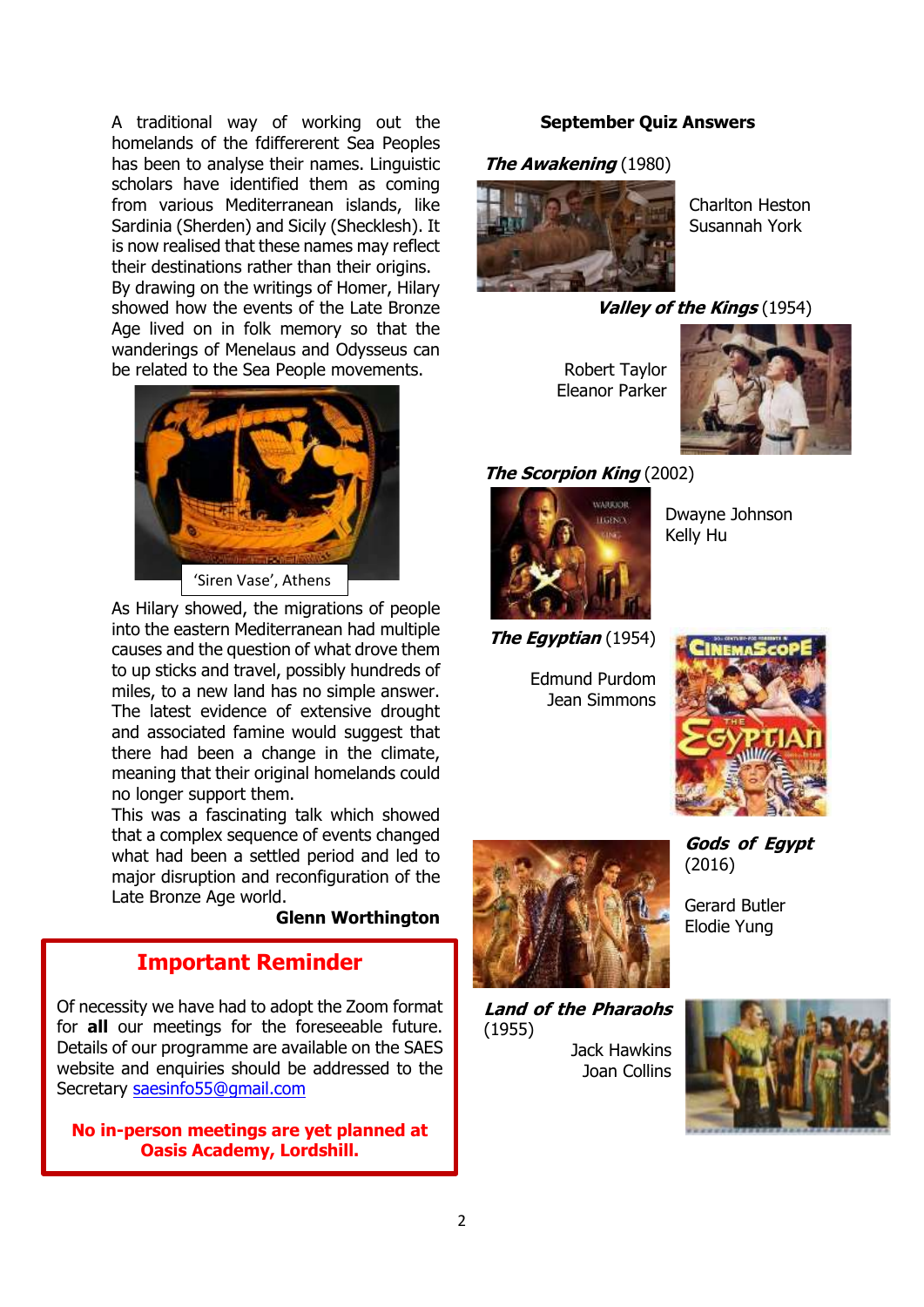#### **Donations to Egyptological causes**

As was agreed at the last AGM I have been contacting those organisations that the members agreed should receive a donation from us towards their Egyptological work. All donations have now been made and below are some of the comments and thanks that have been sent.

![](_page_2_Picture_2.jpeg)

**Gebel el Silsila**

Maria Nilsson, Mission Director for the Gebel el Silsila Project, wrote:

'We are beyond grateful for your kind and generous support to the project. The funds will come to good use as we are in the process of paving way for tourism on the East Bank, and therefore had to hire help from outside to make safe the boundaries for the Temple of Sobek. Please send forward our deepest gratitude and greetings to everyone. As a thank you, we would be delighted to prepare another lecture to update you on our progress.

Thank you ever so much for your support'

### **Egypt Exploration Society**

Several SAES Members at the AGM asked if we could ensure that some of our donations would to go towards the training of Egyptian archaeologists in Egypt. Dr Carl Graves, Director of The Egypt Exploration Society, suggested that our donation

![](_page_2_Picture_9.jpeg)

could be used for a week-long Egyptological Archives Skills School in Cairo in June 2022 to which we have agreed. Dr Stephanie Boonstra, the Collections Manager at the EES, will invite ten Egyptian scholars working with archives to participate in multiinstitutional training across archive management and research. So far, the German, Dutch-Flemish, French institutes, ARCE, and the Ministry are also involved with the EES leading. Our donation will go towards the provision of materials and equipment required for the course and the SAES will be noted as a sponsor.

Carl wrote: 'Many thanks for the amazing donation. It is so kind of SAES, please extend my appreciation to all of your members for their generosity. I can assure you that their donation will be put to good use in the Egyptological Archives Skills School.'

#### **Hierakonpolis Expedition Friends of Nekhen**

Renée Friedmann, Director of the Hierakonpolis Expedition wrote: 'That is

very kind of you. Now that Egypt is off of the Red list, we hope to return to the site in November and indeed your donation will be very useful in the coming season. Thank you very much. It is greatly appreciated. Liam is really pleased to know that his lecture was so well received. Fingers

![](_page_2_Picture_16.jpeg)

crossed for a successful 2021 season. Best wishes and thanks again'

#### **Friends of the Petrie Museum**

Jan Picton one of the Trustees of the Friends of the Petrie Museum wrote:

'Please thank your committee and members for us. This is a very kind gesture and is much appreciated.'

This was followed by a message from Lucia Gahlin, Chair of the Friends of the Petrie who wrote:

'This is wonderful news. Could I please add my thanks to Jan's. This is hugely appreciated. My very best wishes to you and your society'

#### **Glenn Worthington (Treasurer)**